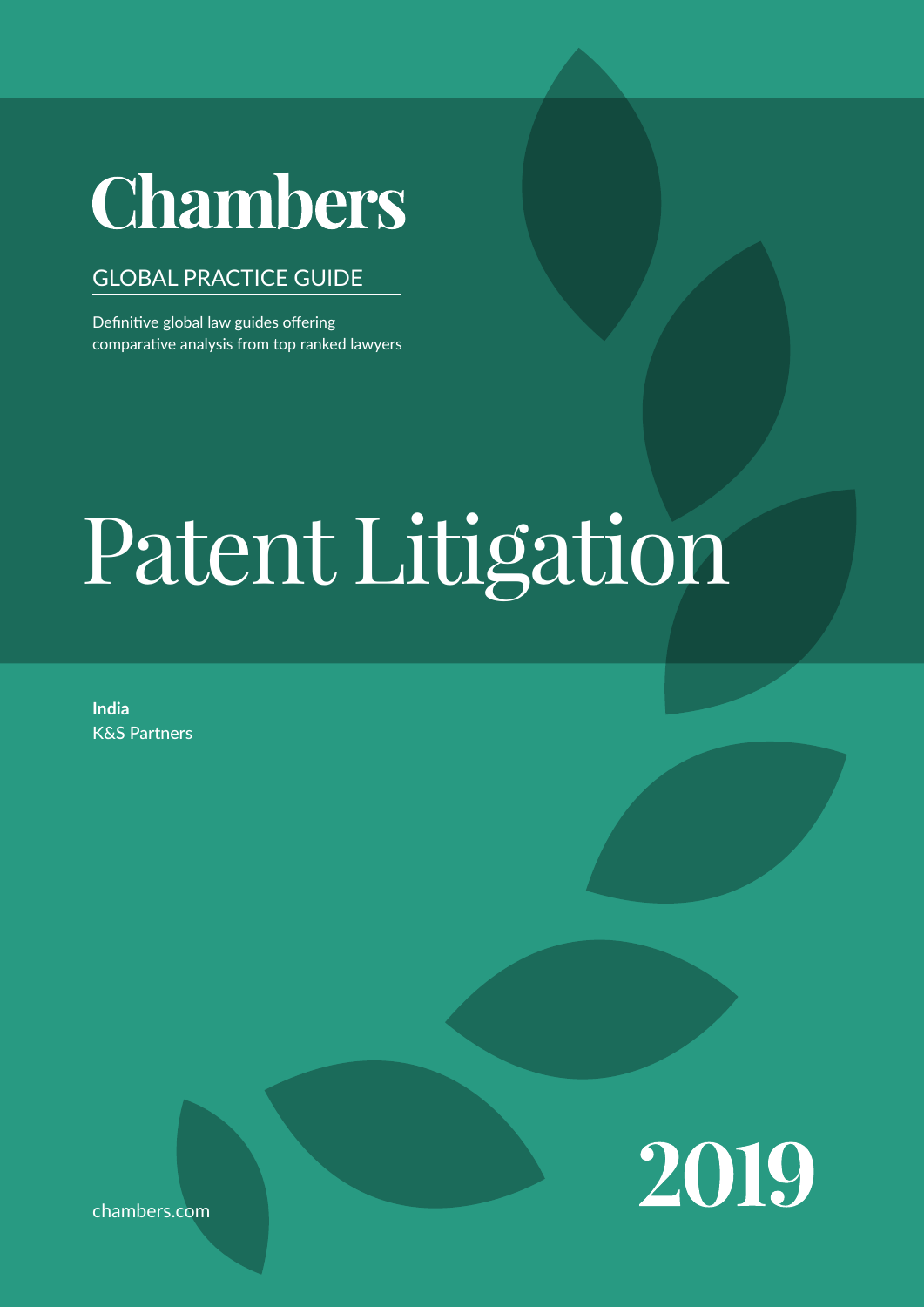# <span id="page-1-0"></span>Law and Practice

*Contributed by K&S Partners*

# **Contents**

|               | 1. Types of Intellectual Property Rights & Grant                                |     |
|---------------|---------------------------------------------------------------------------------|-----|
|               | Procedure                                                                       | p.3 |
| 1.1           | Types of Intellectual Property Rights                                           | p.3 |
| 1.2           | <b>Grant Procedure</b>                                                          | p.3 |
| 1.3           | Timeline for Grant Procedure                                                    | p.4 |
| $1.4^{\circ}$ | Term of Each Intellectual Property Right                                        | p.4 |
| 1.5           | Rights and Obligations of Owner of                                              |     |
|               | <b>Intellectual Property Right</b>                                              | p.4 |
| 1.6           | Further Protection After Lapse of Maximum<br>Term                               | p.4 |
| 1.7           | Third-Party Rights to Participate in Grant<br>Proceedings                       | p.4 |
| 1.8           | Remedy against refusal to grant an<br><b>Intellectual Property Right</b>        | p.4 |
| 1.9           | Consequences of Failure to Pay Annual Fees                                      | p.4 |
|               | 2. Initiating a Lawsuit                                                         | p.5 |
| 2.1           | Actions Available Against Infringement                                          | p.5 |
| 2.2           | Third-Party Remedies to Remove Effects of<br><b>Intellectual Property Right</b> | p.5 |
| 2.3           | Courts with Jurisdiction                                                        | p.5 |
| 2.4           | Specialised Bodies/Organisations for the                                        |     |
|               | <b>Resolution of Disputes</b>                                                   | p.5 |
| 2.5           | Prerequisites to Filing a Lawsuit                                               | p.5 |
| 2.6           | Legal Representation                                                            | p.6 |
| 2.7           | Interim Injunctions                                                             | p.6 |
| 2.8           | Protection for Potential Opponents                                              | p.6 |
| 2.9           | Special Limitation Provisions                                                   | p.6 |
|               | 2.10 Mechanisms to Obtain Evidence and                                          |     |
|               | Information                                                                     | p.7 |
|               | 2.11 Initial Pleading Standards                                                 | p.7 |
|               | 2.12 Representative or Collective Action                                        | p.7 |
|               | 2.13 Restrictions on Assertion of Intellectual<br>Property Right                | p.7 |
|               | 3. Infringement                                                                 | p.8 |
| 3.1           | Necessary Parties to an Action for Infringement p.8                             |     |
| 3.2           | Direct and Indirect Infringement                                                | p.8 |
| 3.3           | Scope of Protection for an Intellectual                                         |     |
|               | Property Right                                                                  | p.8 |
| 3.4           | Defences Against Infringement                                                   | p.8 |
| 3.5           | Role of Experts                                                                 | p.9 |
| 3.6           | Procedure for Construing the Terms of the<br>Patent's Claim                     | p.9 |

| 4. Revocation/Cancellation<br>p.9 |           |                                                                                        |              |  |
|-----------------------------------|-----------|----------------------------------------------------------------------------------------|--------------|--|
|                                   | 4.1       | Reasons and Remedies for Revocation/<br>Cancellation                                   | p.9          |  |
|                                   | 4.2       | Partial Revocation/Cancellation                                                        | p.9          |  |
|                                   | 4.3       | Amendments in Revocation/Cancellation                                                  |              |  |
|                                   |           | Proceedings                                                                            | p.9          |  |
|                                   | 4.4       | Revocation/Cancellation and Infringement                                               | p.10         |  |
|                                   |           | 5. Trial & Settlement                                                                  | p.10         |  |
|                                   | 5.1       | Special Procedural Provisions for Intellectual                                         |              |  |
|                                   |           | <b>Property Rights</b>                                                                 | p.10         |  |
|                                   | 5.2       | <b>Decision Makers</b>                                                                 | p.10         |  |
|                                   | 5.3       | Settling the Case                                                                      | p.10         |  |
|                                   | 5.4       | <b>Other Court Proceedings</b>                                                         | p.10         |  |
|                                   |           | 6. Remedies                                                                            | p.10         |  |
|                                   | 6.1       | Remedies for the Patentee                                                              | p.10         |  |
|                                   | 6.2       | Rights of Prevailing Defendants                                                        | p.10         |  |
|                                   | 6.3       | Types of Remedies                                                                      | p.10         |  |
|                                   | 6.4       | <b>Injunctions Pending Appeal</b>                                                      | p.11         |  |
|                                   | 7. Appeal |                                                                                        | p.11         |  |
|                                   | 7.1       | Special Provisions for Intellectual Property<br>Proceedings                            | p.11         |  |
|                                   | 7.2       | Type of Review                                                                         | p.11         |  |
|                                   | 8. Costs  |                                                                                        | p.11         |  |
|                                   | 8.1       | Costs Before Filing a Lawsuit                                                          | p.11         |  |
|                                   | 8.2       | <b>Calculation of Court Fees</b>                                                       | p.11         |  |
|                                   | 8.3       | Responsibility for Paying Costs of Litigation                                          | p.11         |  |
|                                   |           |                                                                                        |              |  |
|                                   | 9.1       | 9. Alternative Dispute Resolution<br>Type of Actions for Intellectual Property         | p.11         |  |
|                                   |           |                                                                                        | p.11<br>p.12 |  |
| 10. Assignment and Licensing      |           |                                                                                        |              |  |
|                                   |           | 10.1 Requirements or Restrictions for Assignment<br>of Intellectual Property Rights    | p.12         |  |
|                                   |           | 10.2 Procedure for Assigning an Intellectual                                           |              |  |
|                                   |           | Property Right                                                                         | p.12         |  |
|                                   |           | 10.3 Requirements for Restrictions to License an<br><b>Intellectual Property Right</b> | p.12         |  |
|                                   |           | 10.4 Procedure for Licensing an Intellectual                                           |              |  |
|                                   |           | Property Right                                                                         | p.12         |  |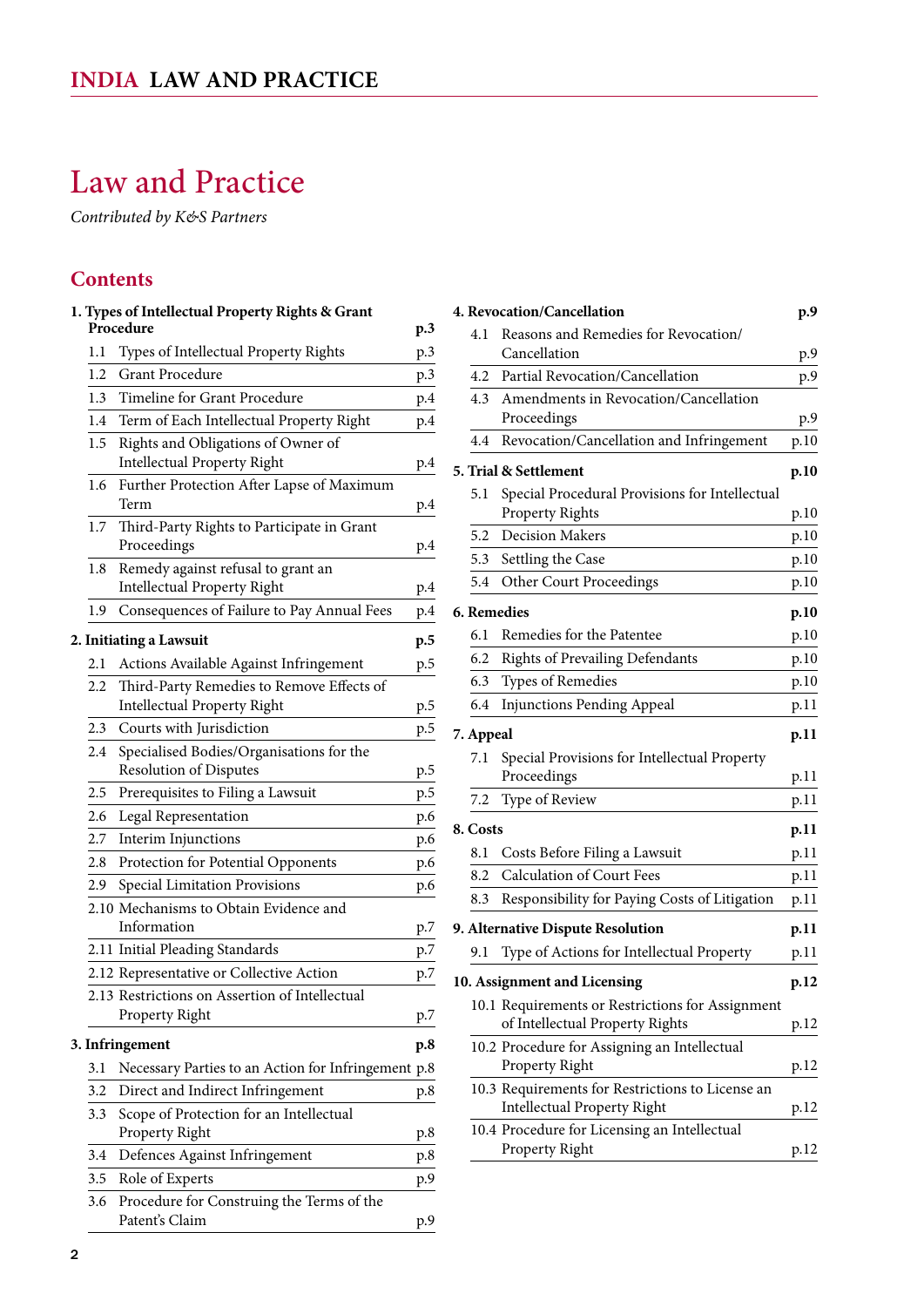<span id="page-2-0"></span>**K&S Partners** has more than 111 professionals working across offices in Gurgaon, Bangalore, Mumbai, Chennai and Hyderabad. The practice covers all areas of IP rights, including patents, designs, trade marks, copyright, geographical indications, trade secrets and related matters. K&S is the largest filer of Patent Cooperation Treaty (PCT) applications in India, and is especially noted for its extensive expertise in patent prosecution matters and its pioneering work in the protection of geographical indications. The team

specialises in handling complex patents, designs and plant variety litigation, and all aspects of contentious matters, including oppositions, invalidation actions and revocations. The Litigation team is involved in high-stakes opposition matters before the Indian Patent Offices, and represents clients at various courts and tribunals in India, including the Supreme Court of India, the High Courts, District Courts and the Intellectual Property Appellate Board.

# **Authors**



**Satyam Rathore** is an associate at the firm. Satyam handles enforcement, protection and dispute resolution in the areas of patents, designs, trade marks and copyrights. He also assists clients with the availability and registration of trade

marks, transactional work and due diligence, and renders opinions on the exploitation of intellectual property rights as well as other related areas of law, such as privacy laws, technology-related laws, etc. Satyam regularly appears before various District Courts, High Courts, the Supreme Court and various Appellate Tribunals.



**Saurabh Anand** is a senior associate at the firm. Saurabh primarily handles patent enforcement, protection and dispute resolution for clients in the areas of pharmaceuticals, biopharmaceuticals, medical diagnostics, therapeutics, organic

chemistry, biochemistry, microbiology, molecular biology, biotechnology and telecommunications. He also provides opinions on the validity and enforcement of patents, standard essential patents and infringement analysis, and assists clients with due diligence, technology transfer and licensing, in addition to managing patent portfolios. He regularly appears before the Indian Patent Office, Intellectual Property Appellate Board, Delhi High Court and Supreme Court in connection with patent prosecution, opposition and enforcement.

# **1. Types of Intellectual Property Rights & Grant Procedure**

#### **1.1 Types of Intellectual Property Rights**

In the Indian legal system, inventions have been recognised under the Patents Act 1970 and the rules issued under the Act. The Act has been amended several times, and substantially the Patents (Amendment) Act 2005 to brought Indian patent law into line with the Trade-Related Aspects of Intellectual Property Rights 1994 (TRIPs). Further, the law regarding trade secrets has not been codified in India and is governed by general contractual obligations as guided by general principles of law.

Decisions by courts are a relevant source of patent law in India. Most recently, Indian courts have adjudicated on a number of substantial issues concerning patent law, including:

• *Patentability:* Novartis v Union of India; Merck Sharpe and Dohme Corporation v Glenmark; F Hoffman La Roche v Cipla Ltd.

- *• Infringement:* Merck Sharpe and Dohme Corporation v Glenmark (above); F Hoffman La Roche v Cipla Ltd (above).
- *• Claim construction:* Merck Sharpe and Dohme Corporation v Glenmark (above); F Hoffman La Roche v Cipla Ltd (above).

#### **1.2 Grant Procedure**

The law regarding patents has been codified in India within The Patents Act 1970. The universal three basic criteria, ie, novelty, non-obviousness and industrial applicability of an invention are the crux of the grant of a patent. Indian patent law also provides exclusive provision for non-patentable subject matter like natural laws, scientific principle, abstract theory, method of agriculture/horticulture, computer programs per se, etc. There are three stages in the patent grant process:

- The filing stage: activities related to the filing of an application (provisional or complete) along with all the formal documents required by law.
- The prosecution stage: this begins with issue of a first examination report from the patent office, followed by objections and opposition, if any, and hearing regarding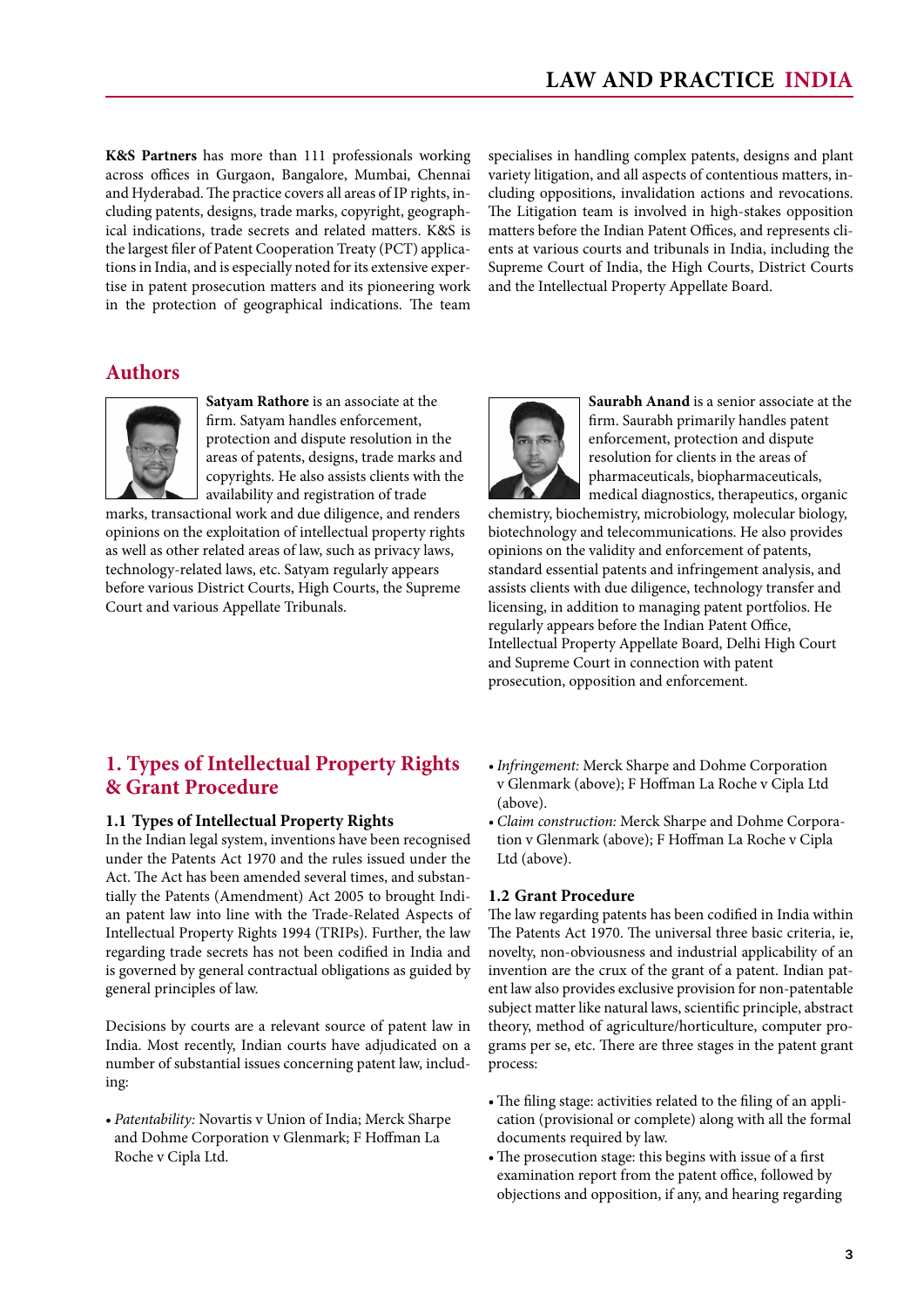<span id="page-3-0"></span>the same. This stage also involves compliance of all the objections (formal and technical) raised by the patent office.

• The grant stage: once all the objections and formalities have been complied with, an Indian patent number is granted to the application. After the grant, the patent has to be maintained by the timely payment of annual maintenance and renewal fees to the patent office. In addition, a statement regarding the working of the patent has to be submitted every year.

#### **1.3 Timeline for Grant Procedure**

It takes around three-six years for the grant of a patent. The average statutory fees payable for the grant of a patent is approximately USD90 for a natural person or a start-up, around USD225 for a small entity and around USD450 for others (limited to ten claims plus abstract plus drawings and 30 pages of description and request for examination). The inventor may file a patent application independently or he or she may be represented by a patent agent.

#### **1.4 Term of Each Intellectual Property Right**

A patent is granted for a period of 20 years from the date of filing of the patent application, provided the prescribed annual fees are paid on time.

#### **1.5 Rights and Obligations of Owner of Intellectual Property Right**

A patentee has the exclusive right to prevent third parties from making, using, offering for sale, selling or importing the patented product in the jurisdiction of its patent right. These exclusive rights are for both process and product patents. Where there has been infringement, the patentee can sue the person infringing his rights and can ask for an injunction and damages or accounts of profit.

Further, it is the duty of the patentee to pay the annual renewal fees on time in the manner prescribed, non-compliance with which could lead to cessation of the patent.

#### **1.6 Further Protection After Lapse of Maximum Term**

India does not have Supplementary Protection Certificates or any other provisions for the protection of technical intellectual property rights after the expiry of the maximum term.

#### **1.7 Third-Party Rights to Participate in Grant Proceedings**

Third parties have the right to participate during grant proceedings by way of a 'pre-grant opposition', as provided under The Patents Act 1970, Section 25(1). Any person may file a pre-grant opposition at any time before the grant, but not before the expiry of six months from the publication of the patent application. However, such opposition will only be considered once a request for examination has been filed. The Patents Act 1970 provides the opportunity for 'any person' to file the request for examination of a patent application. Thus, as a matter of strategy, an opponent can file request for examination of a patent application to expedite the proceedings.

The following are the steps for a pre-grant opposition:

- *Step 1*: the opinion of the controller of Patents: either issue a notice to challenge or reject the opposition prima facie without issuing a notice to the applicant. A notice of such opinions of the controller will be passed on to the applicant. Normally the controller issues a notice;
- Step 2: the reply: the applicant may reply along with evidence within three months from the date of the notice by the controller; and
- *Step 3*: the appointment of a 'hearing' followed by the controller's decision, ordinarily within one month of the proceedings that simultaneously decide the patent application and the pre-grant opposition challenge by way of a common order.

#### **1.8 Remedy against refusal to grant an Intellectual Property Right**

A party can file an appeal before the Intellectual Property Appellate Board against a refusal order to grant such a right.

#### **1.9 Consequences of Failure to Pay Annual Fees**

The non-payment of a fee within the prescribed time or within the extended time may lead to cessation of the patent. However, an application can be filed within 18 months from the date of cessation regarding restoration of the patent, stating the reasons that led to such delay. The application can request an opportunity for a hearing. It is important to note here that within six months from the date of the lapse of the patent, an application for restoration of the lapsed patent can be filed together with the payment of the prescribed fee. However, after expiry of the first six months from the lapse of the patent and within the next twelve months, an application has to be filed along with valid reasons for the delay in paying the renewal fees in addition to the prescribed fee.

If after hearing the applicant the controller is prima facie satisfied that the failure to pay the renewal fee was unintentional and that there has been no undue delay in the making of the application, he or she will publish the application in the prescribed manner. Within two months any person interested may give notice to the controller of a challenge of either or both of the following grounds, ie, the failure to pay the renewal fee was not unintentional or that there was undue delay in the making of the application. If notice of opposition is given, the controller notifies the applicant, and gives the applicant and the opponent an opportunity to be heard before the case is decided. If no notice of opposition is given within two months or where there is opposition, the decision of the controller is in the applicant's favour, the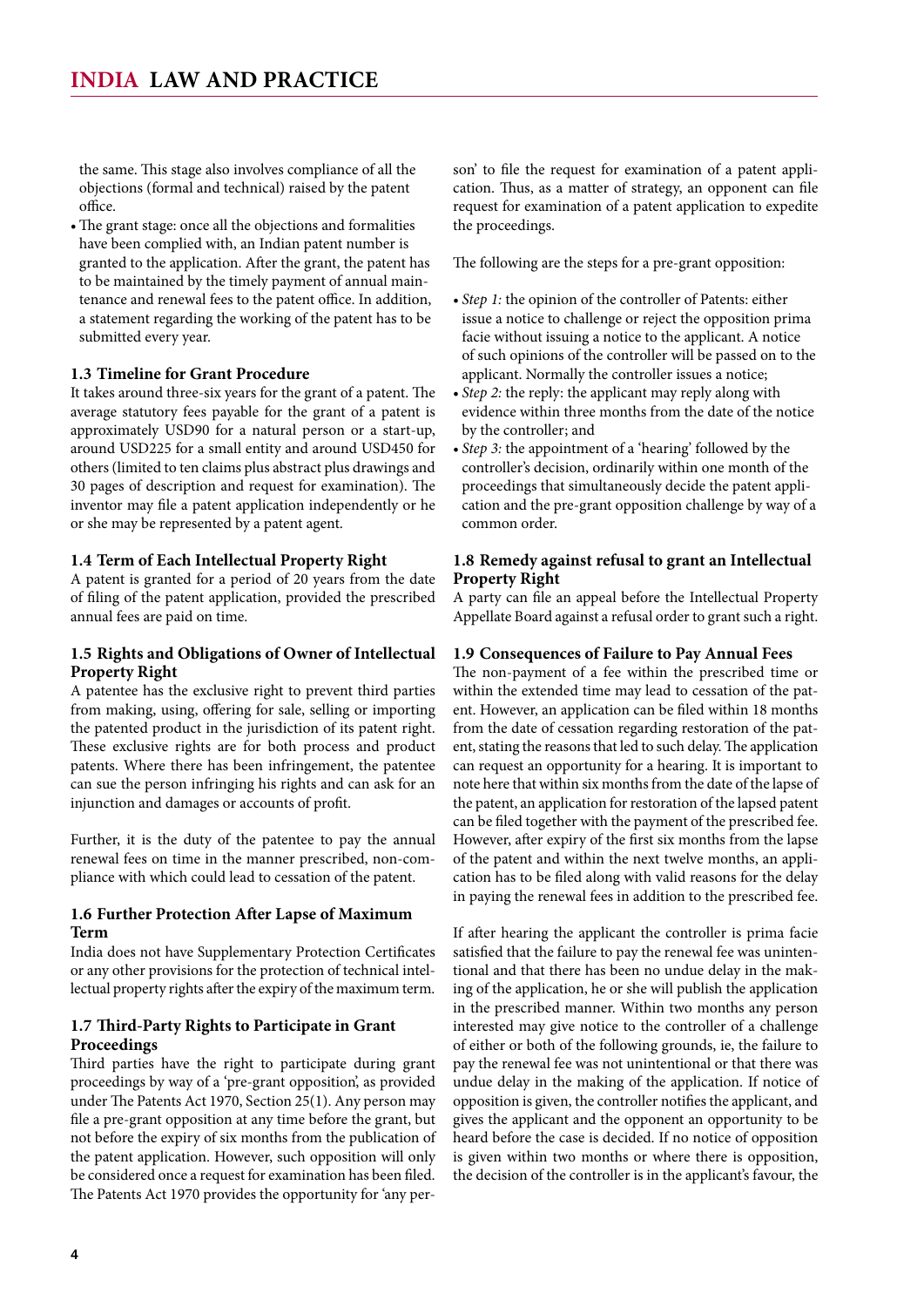<span id="page-4-0"></span>Controller shall, upon payment of any unpaid renewal fee or additional fee, restore the patent.

# **2. Initiating a Lawsuit**

#### **2.1 Actions Available Against Infringement**

The Patents Act 1970 allows for a civil action only for infringement of patent. There is no criminal remedy available under the Act.

#### **2.2 Third-Party Remedies to Remove Effects of Intellectual Property Right**

The Patents Act 1970 provides a robust check and balance mechanism for enforcing a valid patent as well as keeping a check on the grant of an invalid patent or patent application. The Act has a provision to oppose the grant of a patent by way of a pre-grant opposition. The grant of a patent can be challenged primarily before three fora: within one year from the date of grant, a post-grant opposition can be filed by any interested person before the Indian Patent Office.

After the expiry of the said year, any interested person may challenge a patent via a Revocation Petition before the Intellectual Property Appellate Board (IPAB), a quasi-judicial body. Once an infringement suit has been initiated, the patent in dispute may be challenged by way of a counterclaim. Although there is no strict statutory distinction provided in the Act between 'any person' and 'an interested person', Section 2(1)(t) of the Act defines 'person interested' as a person engaged in, or in promoting, research in the same field as that to which the invention relates.

In addition to challenging the grant of a patent, a third party may also approach the controller under Section 84 of the Patents Act for the grant of a compulsory license after three years have passed since the grant of the patent. An application may be made for a compulsory license if:

- the reasonable requirements of the public with respect to the patented invention have not been satisfied;
- the patented invention is not available to the public at a reasonably affordable price; or
- it is not worked in the territory of India.

Presuming a scenario wherein after the expiry of two years from the grant of compulsory licence, the patent has not satisfied the criteria of Section 84 for which the compulsory licence was granted, any interested person may file an application to revoke the patent.

Furthermore, any person may institute a suit for a declaration that the 'use' of any process, or the making, use or sale of any article does not, or would not, constitute an infringement of a claim of a patent against the patentee. It must be shown that the party has written to the patentee for an acknowledgement to the effect of the declaration claimed, and has furnished the patentee with full particulars in writing of the process or article in question and the patentee has refused or neglected to give such an acknowledgement.

#### **2.3 Courts with Jurisdiction**

Under The Patents Act 1970, the District Court is the court of first instance for patent infringement actions. If the defendant seeks to challenge the validity of the patent during an infringement action, the action must be transferred to the High Court. The Commercial Courts, Commercial Division and Commercial Appellate Division of High Courts Act 2015 provide fast-track courts for the resolution of certain commercial disputes. Intellectual property rights are included in the definition of commercial disputes. Under the Act a commercial dispute valued at or above approximately USD4,200 is to be filed in the fast-track courts. If the suit is valued below that amount, then the suit will not be filed here but in the ordinary civil court that has jurisdiction.

Each district has such fast-track court, referred to as a Commercial Court. Each High Court is to have a Commercial Appellate Division to hear appeals from the District Commercial Courts. All High Courts have appellate, constitutional and review jurisdiction. However, few High Courts also have 'original' jurisdiction, which means civil cases including IPR suits can be filed directly in the High Courts of Delhi, Bombay (Mumbai), Madras (Chennai), Calcutta (Kolkata) and Himachal Pradesh (Shimla). All appeals from the orders of a District Judge will lie to the High Court. All appeals from orders of a Division Bench (an Appellate Bench) of a High Court or Commercial Appellate Division of a High Court will lie in the Supreme Court.

#### **2.4 Specialised Bodies/Organisations for the Resolution of Disputes**

In India, there exist specially designated bodies solely for disputes as to the validity of intellectual property rights. There are currently no specialised courts to hear and decide patent infringement actions, although this has been widely debated.

In the domain of patents, either pre-grant opposition or post-grant opposition is adjudicated before the Controller of Patents. After a year from the date of a grant of patent, an action for the revoking of a patent may be brought before the Intellectual Property Appellate Board (IPAB). In cases of trademarks, opposition to a trademark application or for initiation of proceeding for the removal of a registered trademark, the concerned authority is the Registry of Trademarks.

#### **2.5 Prerequisites to Filing a Lawsuit**

Generally, there are no such prerequisites to file a lawsuit for infringement of intellectual property rights. However, as per the recent amendment in The Commercial Courts, Commercial Division and Commercial Appellate Division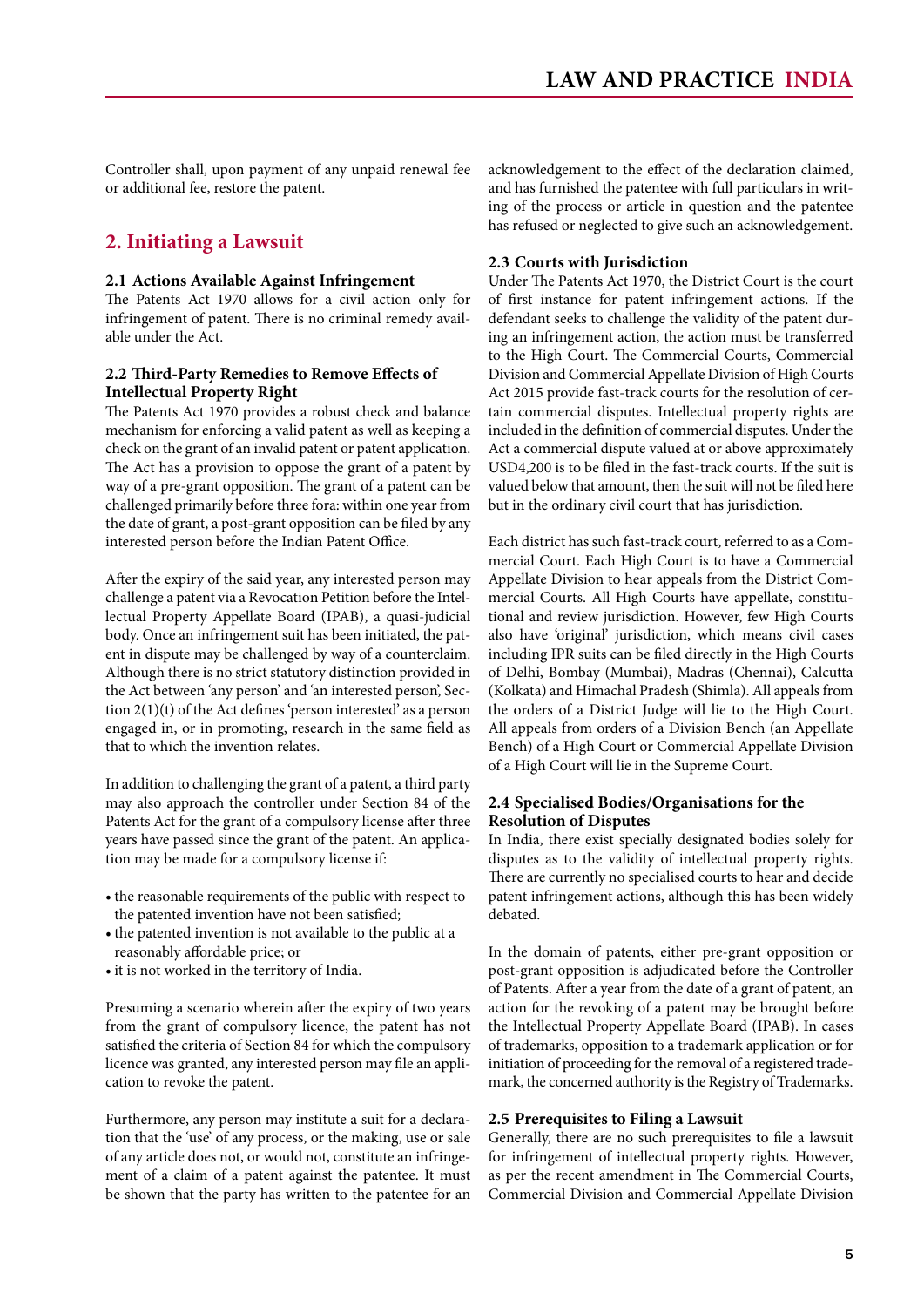<span id="page-5-0"></span>of High Courts Act 2015, pre-institution mediation has to be exhausted before filing a suit, except where the suit does contemplate any urgent interim relief.

There is no mandatory requirement for the issue of a ceaseand-desist notice or warning letter or any form of communication to the defendant prior to the institution of the suit.

#### **2.6 Legal Representation**

A party may appear at courts in person, without legal representation. However, it is generally advisable to be represented by a lawyer in intellectual property matters considering various formal requirements, non-compliance of which might be fatal, eg, abandonment or rejection.

#### **2.7 Interim Injunctions**

The remedy for an interim injunction, ie, stopping the infringer from misusing the intellectual property right pending the final hearing of the civil suit, is available. However, before granting an interim injunction, the court considers the following matters:

- • has the plaintiff established a good case on the face of it (prima facie case)?;
- the balance of convenience; who will suffer greater hardship if an injunction is not granted?; how long has the defendant been using the mark?; would the grant of an injunction be in the interests of the consuming public?; and
- • will the plaintiff suffer irreparable loss if an injunction is not granted?

Additionally, for patent matters, the plaintiff has to preliminarily show that the suit patent is valid because under Indian law, validity is not presumed, and it is open to challenge until the end of the patent term.

#### **2.8 Protection for Potential Opponents**

In India, a party under the threat of a potential infringement action may file a caveat petition under the Code of Civil Procedure 1908, Section 148(A), so that any hearing or order should not be set or given without giving formal notice to that party. A caveat petition is one of the best ways to prevent an ex parte ad interim injunctionin intellectual property matters.

Further, pending adjudication of a suit, the defendant may file an application seeking direction from the court against the patentee to secure by way of monetary compensation for the payment of all costs incurred and likely to be incurred.

#### **2.9 Special Limitation Provisions**

The Patents Act 1970, Section 3, provides an exclusive list of non-patentable subject matter, some of which are listed here:

- • frivolous inventions, eg, inventions claiming anything that is contrary to well established natural laws;
- an invention contrary to public order or morality or that causes serious prejudice to human, animal or plant life or health or to the environment;
- mere discovery of a scientific principle or the formulation of an abstract theory or discovery of any living thing or non-living substances occurring in nature;
- mere discovery of a new form of a known substance that does not result in the enhancement of the known efficacy of that substance or the mere discovery of any new property or mere new use of a known substance or of the mere use of a known process, machine or apparatus unless such a known process results in a new product or employs at least one new reactant;
- • substances obtained by a mere admixture, resulting only in the aggregation of the properties of the components thereof or a process for producing such substance;
- mere arrangements, re-arrangements or duplication of known devices, each functioning independently of one another, in a known way;
- • methods of agriculture or horticulture;
- any process for the medicinal, surgical, curative, prophylactic, diagnostic, therapeutic or other treatment of human beings or any process for a similar treatment of animals to render them free of disease or to increase their economic value or that of their products;
- • plants and animals in whole or in part other than microorganisms, but including seeds, varieties and species and essentially biological processes for production or propagation of plants and animals;
- • mathematical or business methods or a computer program per se or algorithms;
- literary, dramatic, musical or artistic work or any other aesthetic creation whatsoever, including cinematographic works and television productions;
- mere schemes, rules or method of performing a mental act or method of playing game;
- • presentation of information;
- • topography of integrated circuits; and
- inventions that in effect, are traditional knowledge or that are an aggregation or duplication of known properties of traditionally known component or components.

The Indian Design Act 2000 prohibits the registration of designs that:

- are not new or original;
- have been disclosed to the public by publication in a tangible form or by use, or in any other way, prior to the filing date, or where applicable, the priority date of the application for registration anywhere in India or in any other country;
- are not significantly distinguishable from known designs or a combination of known designs; or
- • comprise or contain scandalous or obscene matter.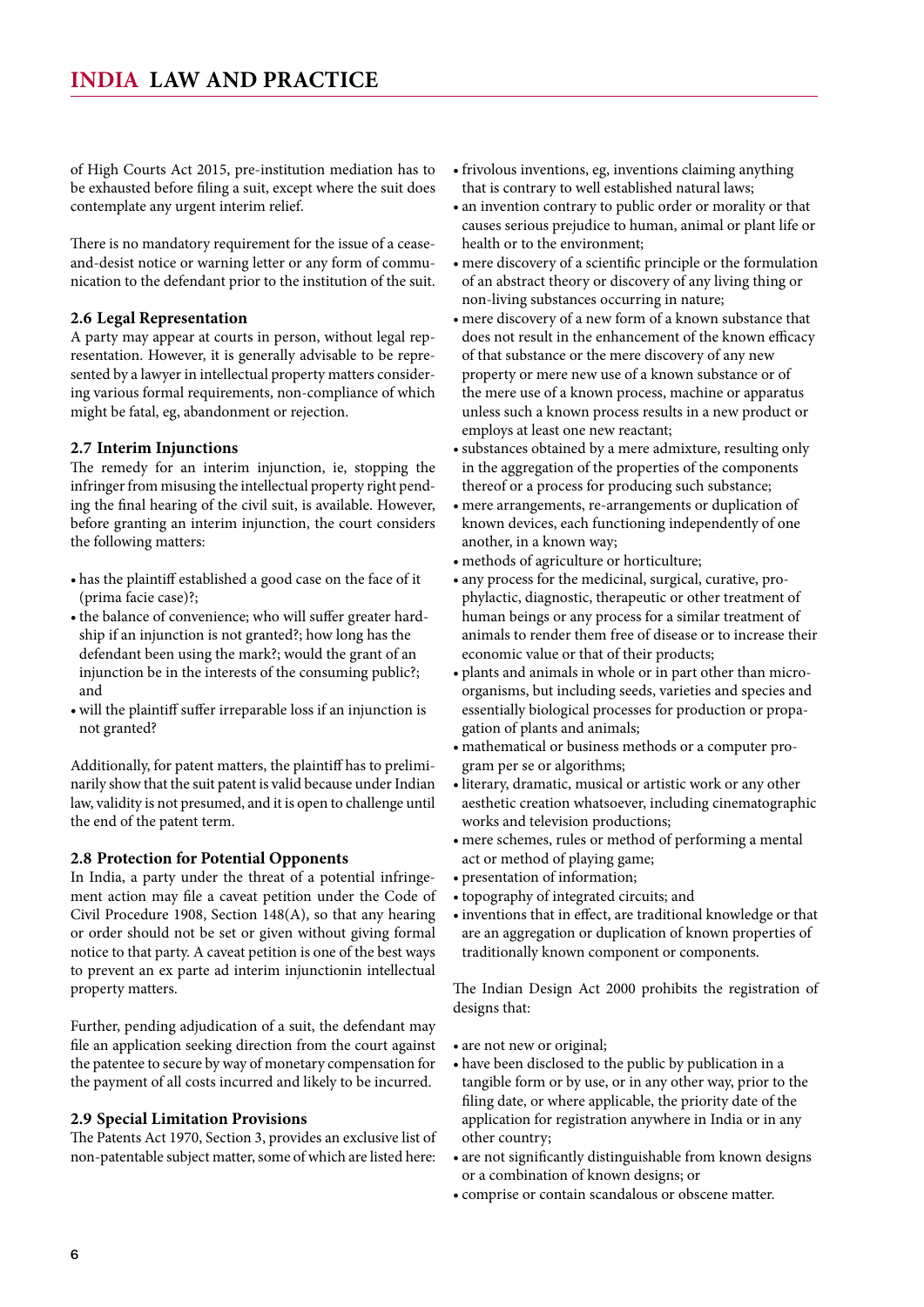#### <span id="page-6-0"></span>**2.10 Mechanisms to Obtain Evidence and Information**

The legal system in India provides for mechanisms by which a party to an intellectual property matter can obtain relevant information and evidence from the other party, although it is only permitted after an action has been initiated. It may be conducted by either the patentee or the defendant. The party seeking discovery may file an application requesting the court to direct the other party to provide the relevant information or materials to the applicant. In addition, a party can seek inspection and discovery of any document relied on by the other party by sending a notice under the Civil Procedure Code 1908.

Further, a party may make an application to court seeking leave to send written interrogatories to the opposing party.

Where a court order to disclose all the documents has not been complied with by either party, the court is well within its discretion to impose exemplary costs against the defaulting party. The party must have wilfully or negligently failed to disclose all documents pertaining to the suit or essential for its decision, and which were in their power, possession, control or custody, or the inspection or copies of which were wrongfully or unreasonably withheld or refused.

In relation to information from a third party, particular legislation, the Right to Information Act 2005, can be employed. The Act requires all public authorities to maintain records and disclose the information on receipt of an application from any person. However, a public authority may refuse to disclose information that is commercially sensitive, is a trade secret or intellectual property if disclosure would harm the competitive position of a third party, unless the competent authority is satisfied that the larger public interest warrants its disclosure.

#### **2.11 Initial Pleading Standards**

The pleadings pertaining to intellectual property matters must address the following issues:

- *• Jurisdictional issues:* before filing a suit, the plaintiff must adequately describe and substantiate the pecuniary and territorial jurisdiction. The court within whose territorial jurisdiction certain events or conditions occur will have the jurisdiction over the case. The two key consideration are:
	- (a) whether the defendant is resident within the jurisdiction (in the case of individuals) or carrying on business at a place within the jurisdiction;
	- (b) has the 'cause of action' arisen within the jurisdiction. For intellectual property rights suits, this would mean where the infringement has occurred. If the infringement is in multiple jurisdictions (eg, infringing products are sold in different districts), the plaintiff may sue in any of those jurisdictions.
- *• Procedural issues:* the plaintiff must address the following issues:
	- (a) delay, laches and acquiescence, if any; and (b) suit valuation.
- *• Issue and merit:* the plaintiff must address and substantiate the following issues:
	- (a) title of the patent;
	- (b) validity of the patent;
	- (c) substantiation of the infringement through representations, tables, charts, etc. An expert affidavit, preferably of a neutral person, substantiating infringement is advisable;
	- (d) any pending challenge to the patent;
	- (e) careful segregation between infringement and exceptions to infringement; and
	- (f) preparation of ground for interim injunction by substantiating immediate threat and requirement of immediate action for interim relief.

The pleadings should include the above key components and be supported with all necessary documentary evidence. During the course of proceedings, if the opposite party is bringing any additional information that was not known at the time of filing of the suit, that party can be served with additional pleadings or an amendment of the existing pleadings, along with additional documents. In some instances, leave from the court might be required to substantiate or to counter additional grounds or defences.

#### **2.12 Representative or Collective Action**

In India, class action suits are not permitted.

#### **2.13 Restrictions on Assertion of Intellectual Property Right**

The following are the exceptions to infringement as provided by The Patents Act 1970:

- • use of patented inventions on foreign vessels or aircraft temporarily or accidentally within the territory of India (Section 49);
- *The Bolar exemption:* the patented invention may be used, constructed, made, sold or imported for the reasons solely related to the development and submission of information to regulatory authorities in India or elsewhere (Section 107A(a));
- *• Parallel imports:* importation of patented products by any person from a person who is duly authorised under law to produce and sell or distribute the product. India follows the doctrine of international exhaustion of patent rights (Section 107A(b));
- *• Government use:* A patented article or an article made through a patented process can be imported by the government for its own use (Sections  $47(1)$ ,  $(2)$  &  $(3)$  and 100); and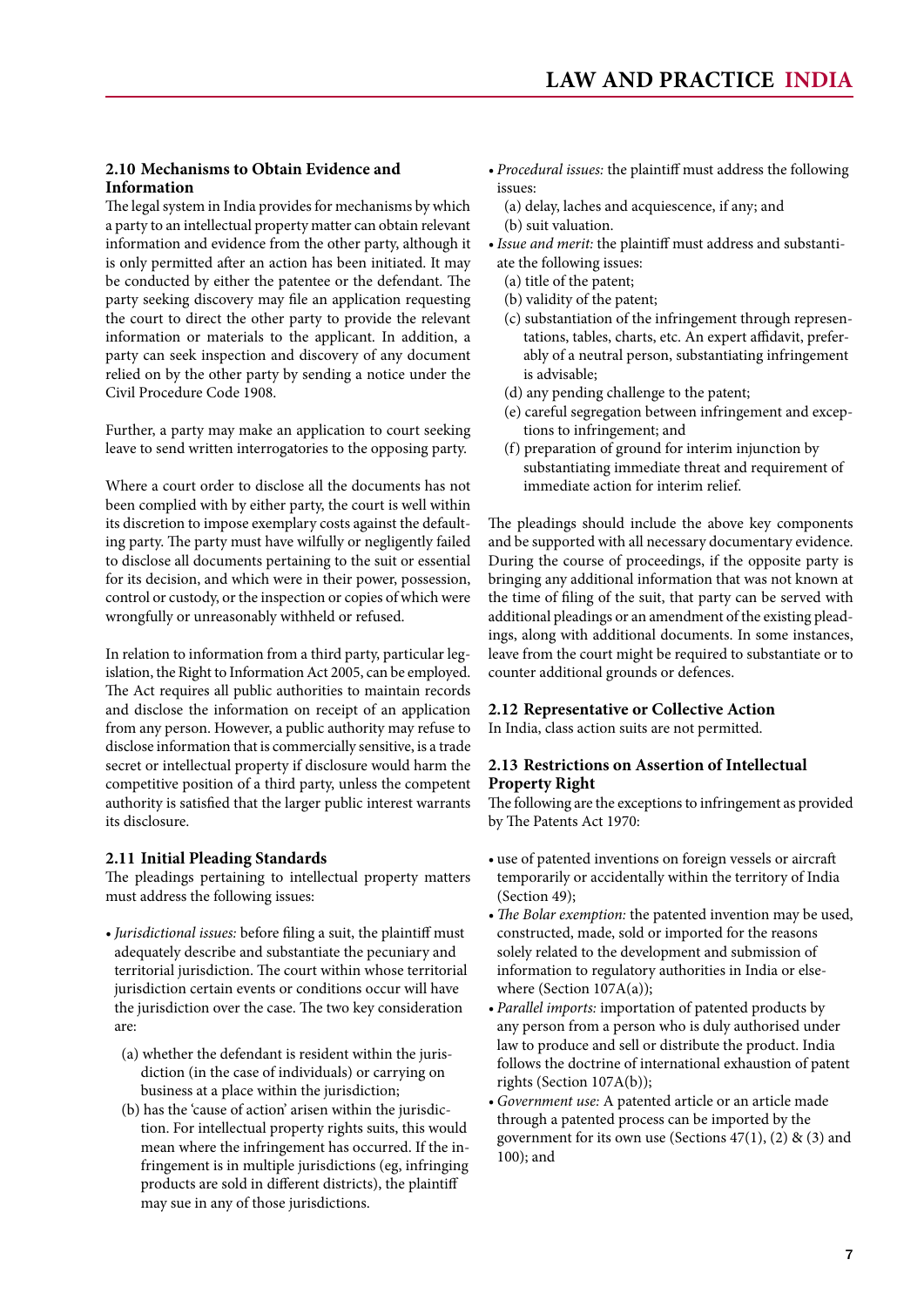<span id="page-7-0"></span>• *The research exemption:* the use or making of a patented invention for the purposes of experiment or research or imparting knowledge to students (Section 47(3).

# **3. Infringement**

#### **3.1 Necessary Parties to an Action for Infringement**

The valid and rightful owner of intellectual property rights may initiate an action for infringement against any person who infringes them. Either a licensee or an exclusive licensee can also initiate such an action. An exclusive licenseholder shall have the same right as the patentee to institute a suit in respect of any infringement of intellectual property rights committed after a licence has been granted. Under The Patents Act 1970, Section 110, a licensee is entitled to put the patentee on notice of the infringement and to call on him or her to start proceedings to prevent infringement. If the patentee does not do so within two months of the request, the licensee may institute proceedings as if it were the patent-holder, making the patent-holder a defendant in the proceedings.

#### **3.2 Direct and Indirect Infringement**

There is no statutory distinction provided under Indian patents law between direct and indirect infringement. As in many other countries, Indian patents law does not grant a 'positive' right but a 'negative' right. The Patents Act 1970, Section 48 confers upon the patentee the right to exclude others from doing the following acts:

- unauthorised making, using, offering for sale, selling or importing patented product in India;
- • unauthorised using of the patented process; and
- • unauthorised using, offering for sale, selling or importing the product obtained directly by the patented process in India.

As there is no statutory distinction between direct and indirect infringement, the remedies as provided in Indian patents law only relates to the above acts. Indian patents law provides for the following reliefs:

- injunction;
- • damages or accounts of profit; and
- • seizure, forfeiture or destruction of infringing materials.

#### **3.3 Scope of Protection for an Intellectual Property Right**

The scope of protection of a patent is primarily determined by the claims granted, which in turn define the scope of invention for which protection is claimed. As per The Patents Act 1970, Section 10(4)(c), it has been mandated that a complete specification of the granted patent shall end with a claim or claims defining the scope of invention for which protection is claimed.

Indian courts have time and again provided the guidance for claim construction and it is a settled position of law in India that claims should be read and understood primarily on the basis of the literal interpretation of the words used in the claim. In case of any ambiguity, it is possible to revert to the complete specification to understand the object, scope and intention of the invention. (Merck Sharpe and Dohme Corporation v Glenmark (above) and F Hoffman La Roche v Cipla Ltd (above)).

#### **3.4 Defences Against Infringement**

The Patents Act 1970 provides for the following statutory defences against infringement:

- use of patented inventions on foreign vessels or aircraft temporarily or accidentally within the territory of India (Section 49);
- *The Bolar exemption:* the patented invention may be used, constructed, made, sold or imported for the reasons solely related to the development and submission of information to regulatory authorities in India or elsewhere (Section 107A(a));
- *• Parallel imports:* importation of patented products by any person from a person who is duly authorised under law to produce and sell or distribute the product. India follows the doctrine of international exhaustion of patent rights (Section 107A(b)); and
- *• Government use:* A patented article or an article made through a patented process can be imported by the government for its own use (Sections  $47(1)$ ,  $(2)$  &  $(3)$  and 100); and
- *• The research exemption:* the use or making of a patented invention for the purposes of experiment or research or imparting knowledge to students (Section 47(3)).

In addition to the above-mentioned statutory defences the alleged infringer can raise the following defences:

- • *Validity of a patent:* in any suit for infringement of a patent, every ground on which it may be revoked shall be available as a ground for defence and a counterclaim challenging the validity of patent may be filed;
- *• A compulsory license:* the alleged infringer, may approach the Controller of Patents for the grant of a compulsory license while the infringement suit is pending; and
- *• The 'Gillette' defence:* Indian courts recognise the Gillette defence as a valid defence in an infringement action. The defendant can demonstrate that the act complained of was merely what was disclosed in a prior publication (which can also be relied on against the validity of the patent), without any substantial or patentable variation made (Hindustan Lever Ltd v Godrej Soaps Ltd and Raviraj Gupta v Acme Glass Mosaic Industries). There-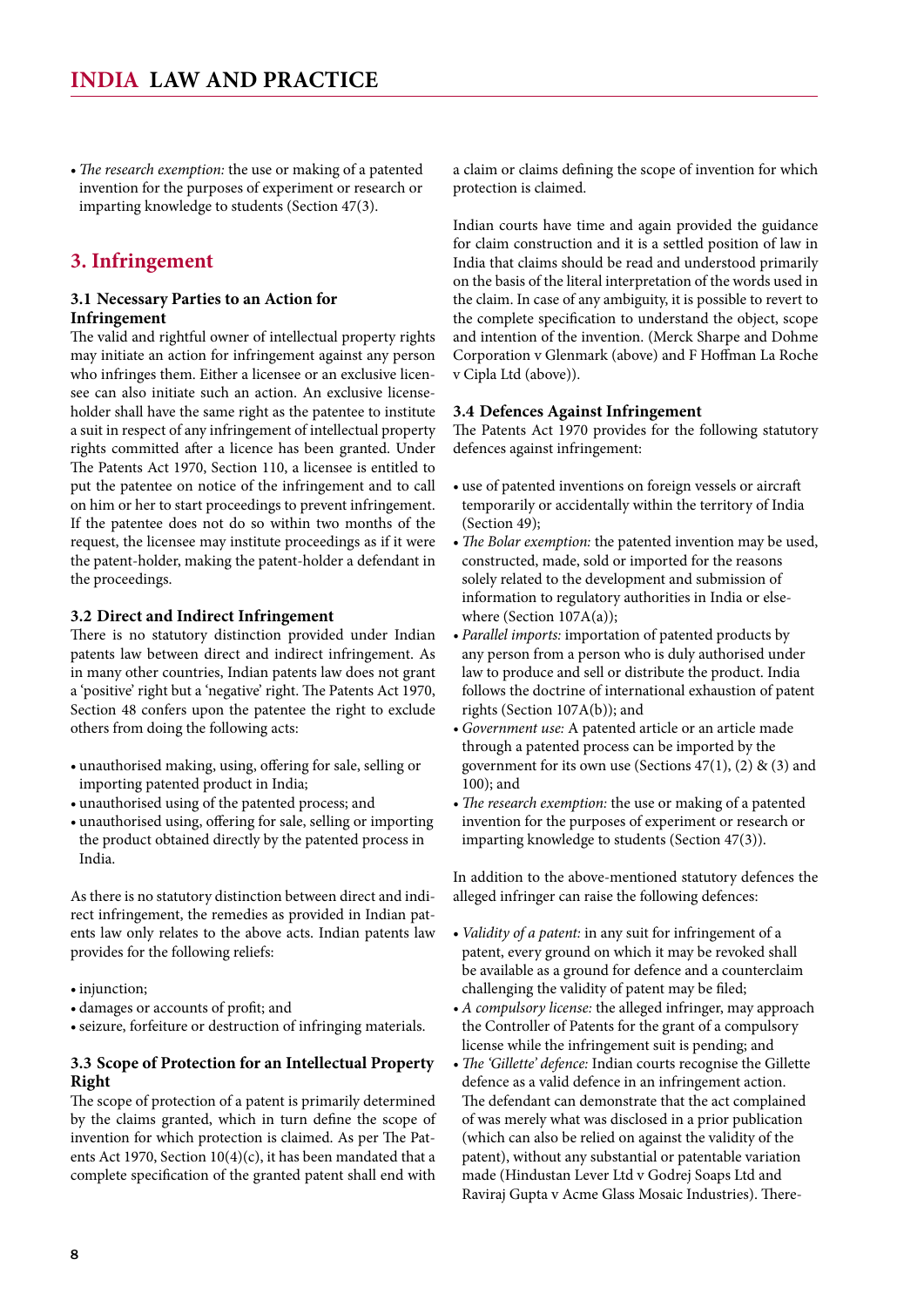<span id="page-8-0"></span>fore, either the defendant does not infringe, or the patent is invalid, if the patent covers prior art.

#### **3.5 Role of Experts**

Under The Patents Act, Section 115, the court may at anytime in any infringement suit or court proceeding, whether or not a party has made an application, appoint an independent scientific advisor to assist the court on any question of fact or of opinion (not involving a question of interpretation of law).

Additionally, as per the Indian Evidence Act 1872, Section 45, whenever the court wants to deal with the fact that is related to foreign law or science or art, then the court may approach the person who is skilled in such areas and form an opinion which can be considered as relevant fact.

#### **3.6 Procedure for Construing the Terms of the Patent's Claim**

There is no separate procedure for construing the terms of the patent's claims. Typically, in almost all patent infringement suits in India, the defendant will invariably challenge the validity of the patent by way of a counterclaim. The court while adjudicating such suits will decide the validity of a patent and its infringement by way of a common judgment or order.

# **4. Revocation/Cancellation**

#### **4.1 Reasons and Remedies for Revocation/ Cancellation**

The validity of a patent may be challenged either by way of a revocation petition before the IPAB or by way of counterclaim in an infringement action before a High Court. The grounds for a revocation petition and counterclaim are identical and are given under The Patents Act 1970, Section 64, and are as follows:

- the invention, so far as claimed in any claim of the complete specification, was claimed in a valid claim of earlier priority date contained in the complete specification of another patent granted in India;
- the patent was granted on the application of a person not entitled under the provisions of The Patents Act 1970;
- the patent was obtained wrongfully in contravention of the rights of the petitioner or any person under or through whom he claims;
- the subject of any claim of the complete specification is not an invention within the meaning of The Patents Act 1970;
- the invention so far as claimed in any claim of the complete specification is not new;
- • the invention so far as claimed in any claim of the complete specification is obvious or does not involve any inventive step;
- the invention, so far as claimed in any claim of the complete specification, is not useful;
- the complete specification does not sufficiently and fairly describe the invention and the method by which it is to be performed;
- the scope of any claim of the complete specification is not sufficiently and clearly defined or that any claim of the complete specification is not fairly based on the matter disclosed in the specification;
- the patent was obtained on a false suggestion or representation;
- the subject of any claim of the complete specification is not patentable under the Act;
- the invention so far as claimed in any claim of the complete specification was secretly used in India;
- the applicant for the patent has failed to disclose the information pertaining to corresponding foreign applications as required by Section 8 to the Controller of Patents;
- the applicant contravened any direction for secrecy passed or made or caused to be made an application for the grant of a patent outside India by a resident of India without seeking a foreign filing licence;
- • leave to amend the complete specification was obtained by fraud;
- the complete specification does not disclose or wrongly mentions the source or geographical origin of biological material used for the invention; and
- the invention as far as claimed in any claim of the complete specification could be anticipated, taking into account the knowledge, oral or otherwise, available within any community in India or elsewhere.

#### **4.2 Partial Revocation/Cancellation**

Under The Patents Act 1970, Section 114 in proceedings for infringement of a patent, the court may find that some of the claims of the specification are valid and that others are invalid. In Novartis AG v Cipla Ltd the Delhi High Court held that the court may grant relief to a patentee regarding the valid claims even if it invalidates others.

#### **4.3 Amendments in Revocation/Cancellation Proceedings**

Under The Patents Act 1970, Section 58 either in a revocation petition or in a counterclaim, the IPAB or the High Court may allow the patentee to amend the patent. A request for amendment must be filed as prescribed by The Patents Act 1970, along with prescribed fee. The following points need to be considered when making a request:

- an amendment of claims/specification/any document can be allowed only if it is by way of a disclaimer, correction or explanation and made for the purposes of incorporation of actual fact; and
- an amendment will not be allowed if the specification as amended describes matter not in substance disclosed or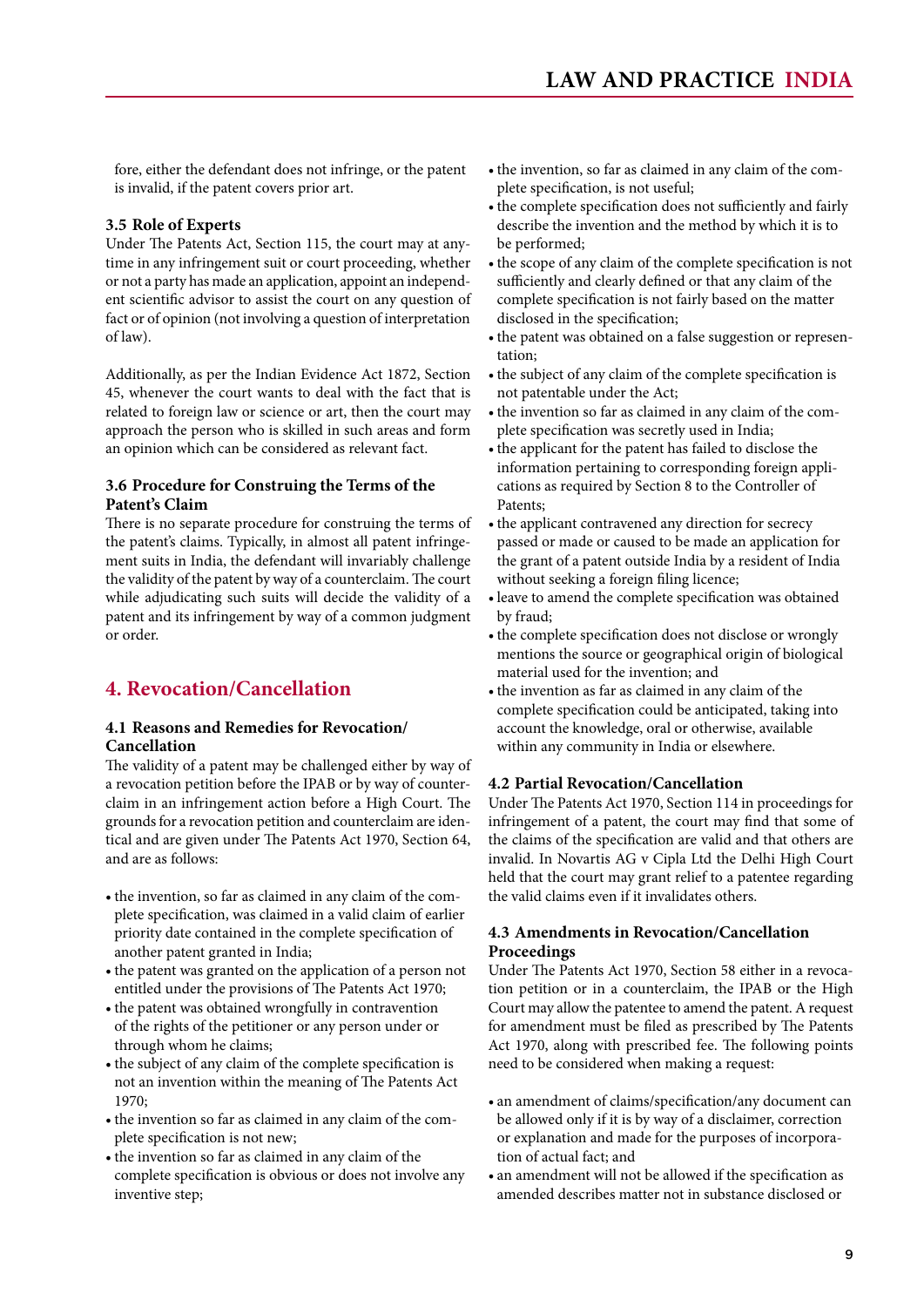<span id="page-9-0"></span>shown in the specification before the amendment, or the amended claims do not fall wholly within the scope of a claim of the specification before the amendment.

#### **4.4 Revocation/Cancellation and Infringement**

In India, in a suit for infringement of patent, the alleged infringer may challenge the patent by way of a counterclaim. Once a counterclaim has been filed, a suit for infringement along with a counterclaim will be transferred to the respective High Court. The High Court will simultaneously decide the validity of patent and its infringement by way of a common judgement.

### **5. Trial & Settlement**

#### **5.1 Special Procedural Provisions for Intellectual Property Rights**

In India, the Code of Civil Procedure 1908 and Criminal Procedure Code 1973 generally govern the procedural aspects of litigation in intellectual property matters. In 2015, the Indian Parliament enacted the Commercial Courts, Commercial Division and Commercial Appellate Division of High Courts Act 2015, which is aimed at fast-tracking the adjudication of disputes of a specified value that are commercial in nature, including intellectual property disputes, in a time-bound manner.

#### **5.2 Decision Makers**

In India, suits for intellectual property rights must be filed before a District Judge or before High Courts having original jurisdiction. There is no special court for adjudicating intellectual property rights. There is no bar on the technical qualification of the presiding officer adjudicating intellectual property rights disputes.

#### **5.3 Settling the Case**

In 2015, the Indian Parliament enacted the Commercial Courts, Commercial Division and Commercial Appellate Division of High Courts Act 2015. The Act has been proved to be a boon for intellectual property litigation in India as it provides for speedy trial. The Act was amended recently in 2018, to state that pre-institution mediation has to be exhausted before filing a suit, except where the action prescribes urgent interim relief.

Further, while a suit is pending, the parties can opt for the following:

- *• A court-mediated settlement:* the parties may agree to this and the court will appoint an independent mediator to facilitate it.
- *• Voluntary settlement:* the parties can agree to settle on their own and may file the agreement at court.

#### **5.4 Other Court Proceedings**

As per The Indian Patents Act 1970, parallel proceedings for infringement before a court and a revocation petition before the IPAB, or post-grant opposition proceedings before the Indian Patent Office can be heard simultaneously. However, there is no statutory bar for a stay of infringement proceedings until the disposal of either a revocation petition or postgrant opposition. In recent cases, the courts in such situation direct the Indian Patent Office or the IPAB to expedite the validity proceedings.

Note that in 2014, the Supreme Court in the matter of Dr Aloys Wobben and Another v Yogesh Mehra and Others, held that if a post grant opposition has been filed, then revocation petition either before the IPAB or by way of counterclaim in an infringement suit cannot be filed by the same opponent. Further, if a revocation petition has been filed before the IPAB previously, the defendant in a patent infringement suit cannot file a counter claim on the same cause of action and vice versa. While it is clear that revocation by High Court cannot be chosen unless the patentee has asserted a patent infringement, revocation at the IPAB may be chosen any time after the grant and even when the patentee has not claimed infringement.

#### **6. Remedies**

#### **6.1 Remedies for the Patentee**

A patentee is entitled to a relief of injunction (permanent and interim) and either damages or an account of the profits of the defendants by virtue of The Patents Act 1970, Section 108. The court may also order seizure, forfeiture or destruction of the infringing materials. It is important to note that the court can exercise a considerable amount of discretion while granting reliefs and the grant of any relief that has been requested is subject to the court's agreement. Recently, exemplary damages and lawyer fees, etc, have also been awarded in few patent infringement suits.

#### **6.2 Rights of Prevailing Defendants**

The Patents Act 1970 does not provide any mechanism for a prevailing defendant against the plaintiff while an infringement suit is pending. However, the Civil Procedure Code 1908 provides that at this point, a defendant may file an application seeking direction from the court against the patentee to secure monetary compensation for all costs incurred and likely to be incurred by them.

#### **6.3 Types of Remedies**

There are a variety of remedies for different technical intellectual property rights, ie, patents and trade secrets, which have been provided for in legislation, ie, the Patents Act 1970. Trade secrets, in the absence of any specific legislation, can be protected through contractual obligations. The proprietor/patentee is entitled to an injunction (permanent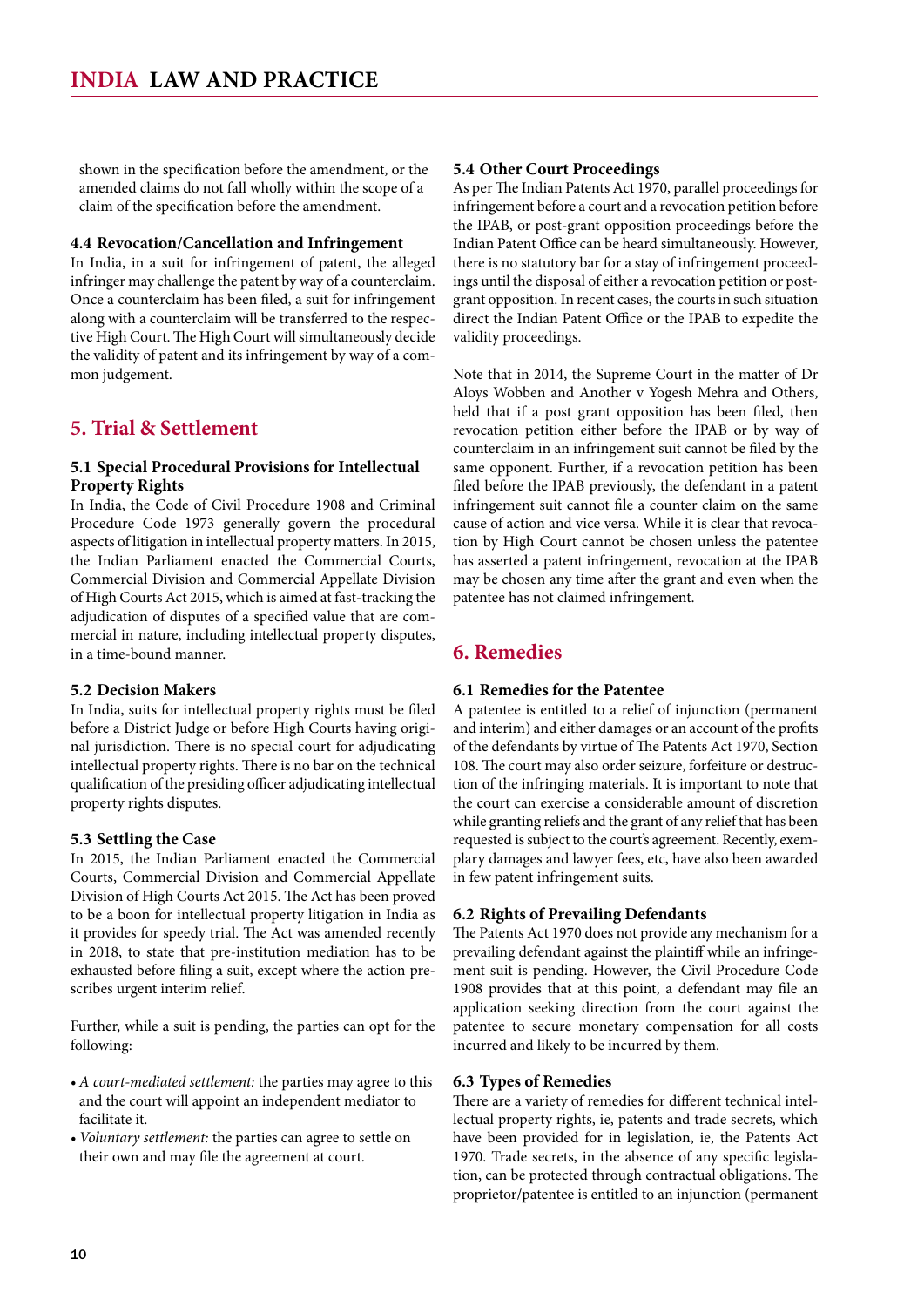<span id="page-10-0"></span>and interim) and either damages or an account of the profits of the defendants. The court may also order seizure, forfeiture or destruction of the infringing materials.

#### **6.4 Injunctions Pending Appeal**

If a court of first instance has granted an injunction, thereby holding that the patent is valid and infringed, the infringer may file an appeal challenging the order. While the appeal is still pending, provided there is no interim stay on the operation of the order of court of first instance, the order will remain valid. If the infringer is found liable for violating the order of court of first instance while the appeal is pending, he or she shall be liable for contempt of the court. Such contempt proceedings can be filed as separate proceedings and a relief for imprisonment of the infringer may be sought.

# **7. Appeal**

#### **7.1 Special Provisions for Intellectual Property Proceedings**

There are no special provisions to appeal an order of the handed down in the court of first instance in an intellectual property rights infringement action. The provisions of appeal as given in the Code of Civil Procedure 1908 will be applicable in all such cases.

#### **7.2 Type of Review**

Appeals are normally limited to a legal review of the order in question. It has been observed that the Appellate Court generally refrains from factual analysis and does not take any additional pleadings/documents. However, if it has been proven that there is an apparent error in the order in question, then there are provisions to add documents during the appeal proceedings. Here the Appellate Court is well within its discretion to consider and adjudicate upon the issue.

#### **8. Costs**

#### **8.1 Costs Before Filing a Lawsuit**

It is not mandatory for a patent-holder to send a ceaseand-desist notice to an alleged infringer before commencing infringement proceedings. However, where no urgent interim relief is sought, it is mandatory for the parties to have pre-institution mediation and settlement proceedings in commercial disputes, which encompass intellectual property rights. No statutory fees are prescribed under the Act for these proceedings.

#### **8.2 Calculation of Court Fees**

The calculation of court fees is governed by state legislation. Each state in India has separate legislation to calculate Court fees. The legislation prescribes the methodology for calculating a court fee on the basis of reliefs sought. For instance, there is a specific court fee for seeking relief of injunction, relief for destruction of infringing materials, etc. However, court fees for the relief for damages has to be calculated on a per ad valorem basis, ie, in proportion to the estimated value of the infringed patent.

#### **8.3 Responsibility for Paying Costs of Litigation**

The losing party is required to pay court expenses, fees and lawyers' fees, provided the plaintiff claims the same. The basic methods followed to calculate damages in intellectual property cases take into account:

- the defendants' profits gained from the infringing activity;
- the actual/prospective loss caused to the claimant, including business and reputational loss; and
- the reasonable royalty that the defendant would have had to pay to the claimant had they entered into a licensing agreement.

The claimant may choose one of the above three methods for calculating damages. In addition, other factors that enhance the damages and reputational loss may be taken into account, along with lawyers' fees.

Liability and monetary remedies are assessed by the court at the same time. In one of the landmark judgments delivered by the High Court at Delhi on 7 October 2015 in the case of Merck Sharpe and Dohme Corporation v Glenmark (above), the successful claimants were granted the 'actual costs' of the litigation. The defendants were ordered to pay the entire costs incurred by the plaintiff during the course of the litigation. It is important to note that in another case, F Hoffman La Roche v Cipla Ltd (above), Delhi High Court on 27 November 2015 imposed costs of INR500,000 (approximately USD6950) on the losing party.

# **9. Alternative Dispute Resolution**

#### **9.1 Type of Actions for Intellectual Property**

Alternate dispute resolution has recently become a viable option for parties to resolve commercial disputes. However, in the domain of intellectual property rights, the use of alternate dispute resolution is still in its early stages, although its adoption for such disputes is encouraged by the courts. In a significant move, the Delhi High Court, in the case of Bawa Masala Co v Bawa Masala Co Pvt Ltd, introduced the process of 'early neutral evaluation', a form of alternative dispute mechanism to settle disputes.

Additionally, as per the latest amendment to the Commercial Courts, Commercial Division and Commercial Appellate Division of High Courts Act 2015, the provision for preinstitution mediation has been made mandatory in commercial disputes, including disputes arising out of intellectual property rights, unless urgent interim relief is sought.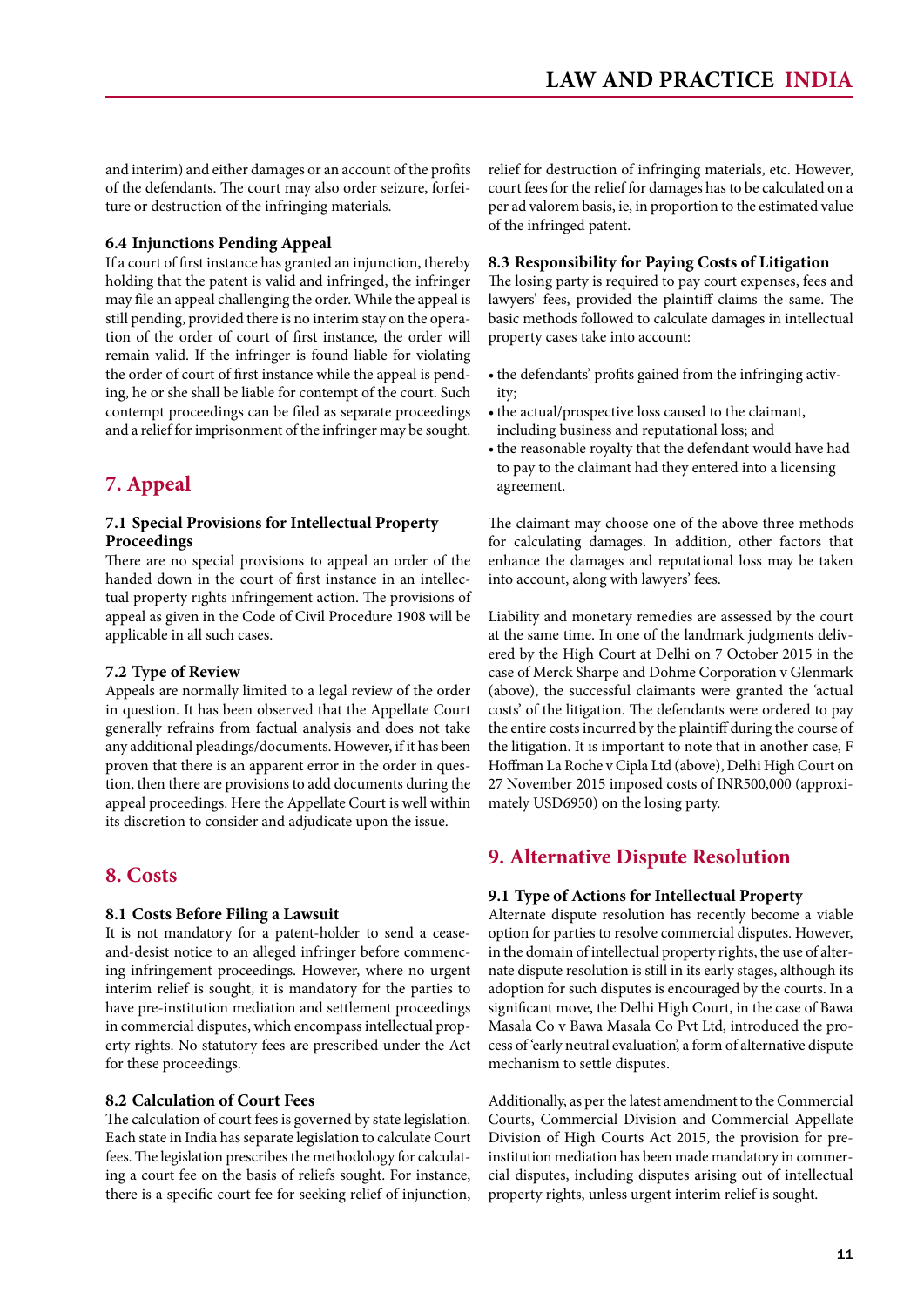<span id="page-11-0"></span>Further, as per the Code of Civil Procedure 1908, Section 89, where it appears to the court that there is a settlement that may be acceptable to the parties, it will formulate terms and give them to the parties to consider. After receiving the parties' comments, the court may re-formulate the terms and refer the settlement for arbitration, conciliation or mediation.

For arbitration or conciliation, the provisions of Arbitration and Conciliation Act 1996, shall apply, whereas for mediation the court will effect the compromise between the parties and follow the procedure as may be prescribed.

# **10. Assignment and Licensing**

#### **10.1 Requirements or Restrictions for Assignment of Intellectual Property Rights**

The Patents Act 1970 Section 68 provides for prerequisites of assignment of patents. To validate the assignments they must be in writing and must embody all the terms and conditions governing the parties' rights and obligations. The law requires these rights and obligations to be duly executed. The law mandates the assignee in whose favour the patent or a part of patent has been assigned, to obtain his or her title over the patent or a part of patent, registered in his or her name, by writing in the prescribed manner to the controller of Patents. As per the Indian Contract Act 1872, consideration must be mentioned in any contractual agreement, and a few controllers ask for specific value or consideration to be mentioned in the document.

#### **10.2 Procedure for Assigning an Intellectual Property Right**

Any intellectual property right, more particularly patents, may be assigned by executing a deed of assignment that must be in writing and include all the terms and conditions governing the rights and obligations of the parties. The law mandates the assignee in whose favour the patent or a part of patent has been assigned to have his or her title over the patent or a part of patent registered in his or her name, by writing to the controller of Patents. A copy of the assignment deed must be submitted to the controller, along with the



Tel: +91 80 4042 7900 Fax: +91 80 4042 7901 Email: bangalore@knspartners.com Web: www.knspartners.com

19A Main

India

application by the assignee for the registration of the title. The controller shall, upon proof of title, proceed in recording the assignments. If there is any dispute between the parties as to whether a title has been legally assigned to the patent or any share or interest in it, the controller may refuse to take any action until the parties' rights have been determined by a competent court.

#### **10.3 Requirements for Restrictions to License an Intellectual Property Right**

The Patents Act 1970, Section 68 provides for prerequisites of assignment of patents. To validate the assignments they must be in writing and must embody all the terms and conditions governing the parties' rights and obligations. The law requires these rights and obligations to be duly executed. The law mandates the assignee in whose favour the patent or a part of patent has been assigned, to obtain his or her title over the patent or a part of patent, registered in his or her name, by writing in the prescribed manner to the controller of Patents. As per the Indian Contract Act 1872, consideration must be mentioned in any contractual agreement, and a few controllers ask for specific value or consideration to be mentioned in the document.

Further, if so requested by the patentee or the licensee, the controller shall endeavour to ensure that the terms of the licence are not disclosed to any person except under a court order.

#### **10.4 Procedure for Licensing an Intellectual Property Right**

There is no statutory procedure provided under the Patent Act 1970 for licensing intellectual property rights. If the licence agreement is in writing and contains all the terms and conditions governing the parties' rights and obligations, the agreement is valid and enforceable under the Patent Act once it has been recorded in the Register of Patents by the Controller of Patents. However, the court retains the discretion to proceed with a claim even if the licence has not been recorded by the Patent Office. In Sergi Transformer Explosion Prevention Technologies Private Ltd & Others v Kumar Pratap Anil, the Delhi High Court held that proceedings in an action for patent infringement by an exclusive licensee can continue at the court's discretion if the licensee's application for recording of its exclusive licence is still pending.

However, following restrictive conditions should be avoided while drafting the terms and conditions of a licence agreement, eg:

- to require the licensee to acquire or to prohibit or restrict the licensee from acquiring any article other than the patented article from anyone other than the licensor or his or her nominees;
- to prohibit or restrict the licensee from using any article other than the patented article or one made by the pat-